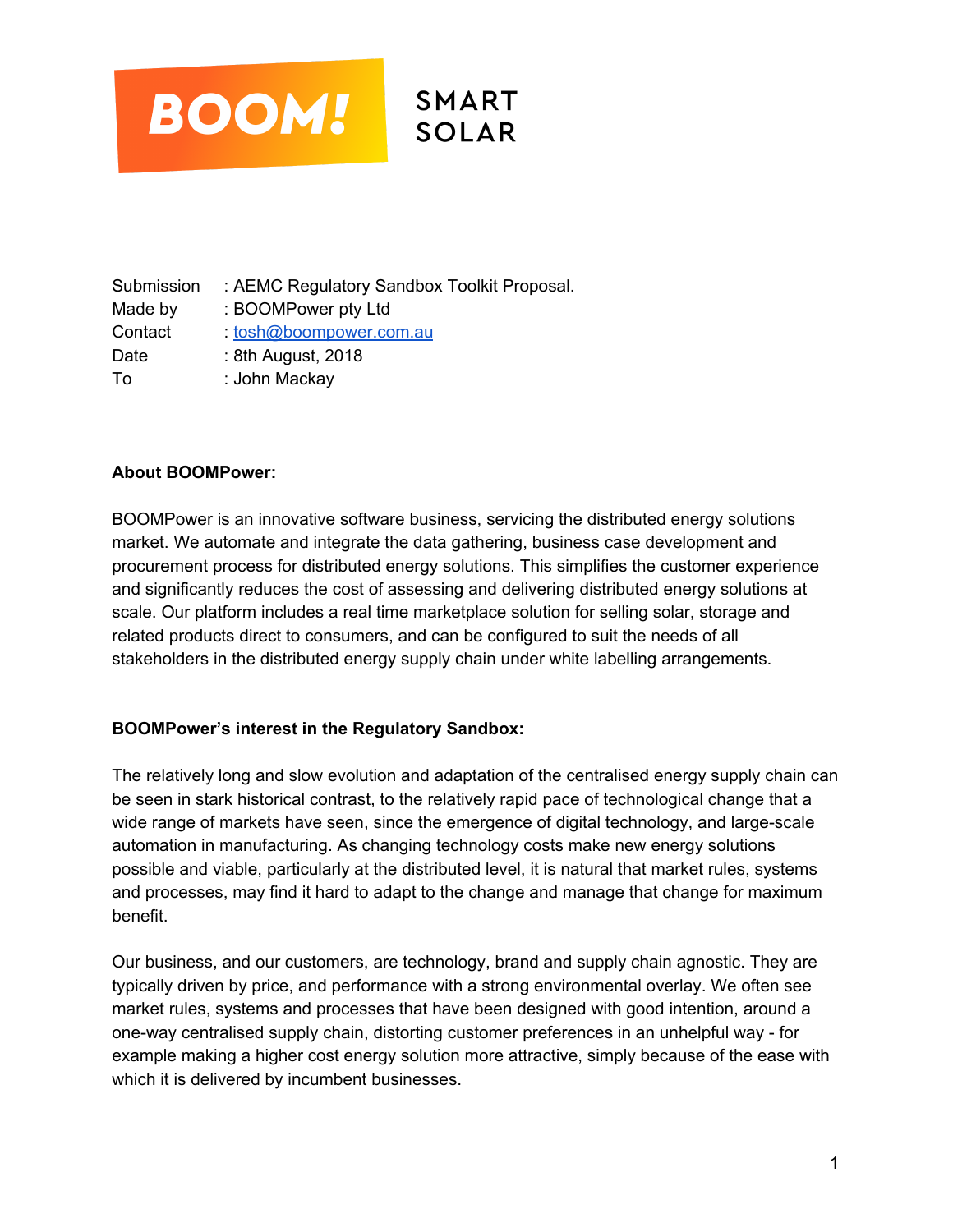

Multi-residential apartment buildings typically defaulting to individual supply contracts, rather than an embedded network, is one such example - the default of individually purchasing energy from retailers, with free market choice, is the simpler, yet higher cost option in the vast majority of cases.

We think it is uncontroversial to say customer-centric innovation typically occurs at the margin of an industry, and is pursued most aggressively by new market entrants, albeit with a few notable exceptions. In that context, in order to realise the full benefits of energy market innovation in a streamlined way, it is very important that institutions and management regimes for the energy market are designed to be "fit for purpose".

The Regulatory sandbox concept appears very much "fit for purpose" given the overarching need for accelerated innovation and is a welcome development.

Our submission is detailed below.

## **QUESTION 1: INNOVATION INQUIRY SERVICE**

*Will the proposed design of the innovation inquiry service improve the level of guidance available to proof-of-concept trial proponents?*

## **THE REGULATORY SANDBOX TOOLKIT**

The proposed process and toolkit options, outlined for the inquiry service appears sound. We have had experience working with the AER and other stakeholders on these issues, effectively using a sandbox style of process albeit informally, to good effect.

As important as the toolkit options, will be how the sandbox team is resourced, and ultimately empowered, to serve its function. Organisational culture has a strong influence on risk taking, with organisational trust central to fostering innovation effectively.

We believe it will be important that the sandbox function, whether it is "housed" within the AER or elsewhere, has formal, structural separation from the parent organisation. That is, if housed within the AER, the sandbox team should not necessarily be accountable to the same management structure, as the broader AER organisation.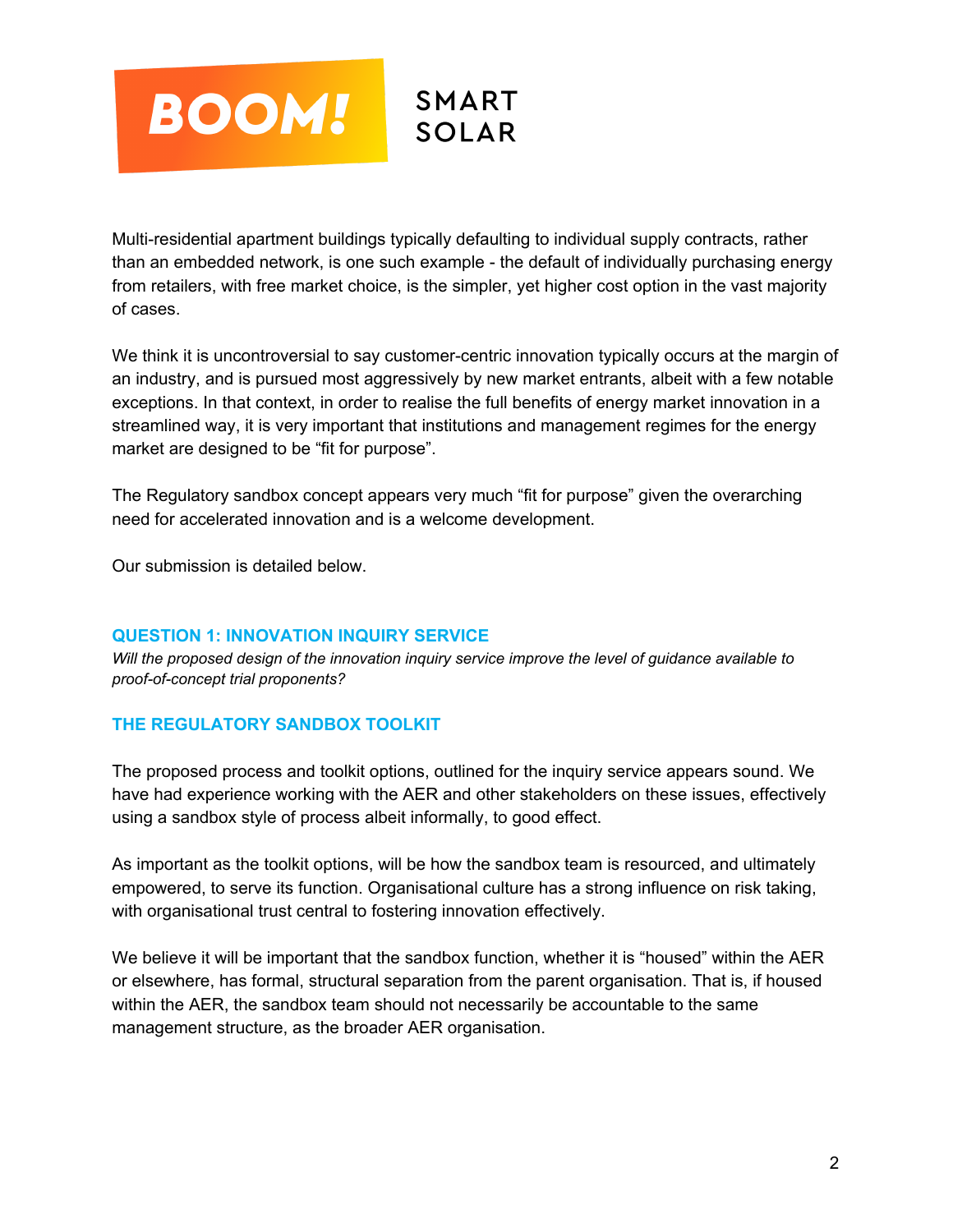

On balance, we believe the sandbox function should err on the side of taking risk. That is, where there is doubt as to whether the benefits will outweigh costs or risks from a proposed rule waiver, there should be a preference towards taking risk, so long as the cost and risk, in absolute terms, is contained.

In other words, the sandbox should be part of, and seek to create a "safe to fail" environment for innovation, where the cost of failure is low, but the gains from success is high.

# **REGULATORY GUIDANCE**

We support the move to establish a "first stop shop" as opposed to a "one stop shop". While it is naturally tempting to seek to create a one stop solution for all new market innovation, political cycles across States and nationally will move differently to those of natural market authorities such as AER, AEMC, and AEMO. Involving agencies such as ARENA, or even State based policy departments in the sandbox arrangement is likely to create political overlays that could hinder, as much as help, the sandbox process.

Consideration will need to be given as to how the commercial interests of those using the sandbox mechanism would be protected. For example, it is likely that commercially sensitive projects or plans may be discussed as part of the sandbox process. A simple, streamlined mechanism for managing confidentiality will be essential.

In terms of advisory services - we recommend exploring the potential to use an AI bot as a screening platform - this could be easily trained to match queries to relevant sections of the market rules, and nudge users of the service to read those sections of the rules more closely. In our experience, we have had many instances where energy market myths have built up over time, but once those myths are challenged on a reading of the rules, they dissipate. An AI bot could be a low cost, easy way of providing this gateway function.

The suggestion that the AER could capture and publish information regarding how the guidance service has been used is a very good one. This type of iterative, learning feedback loop, is an important aspect of service provisions particularly in the context of innovation. An annual publication could even be used to distill frequently asked questions and standardised advise on regularly asked questions.